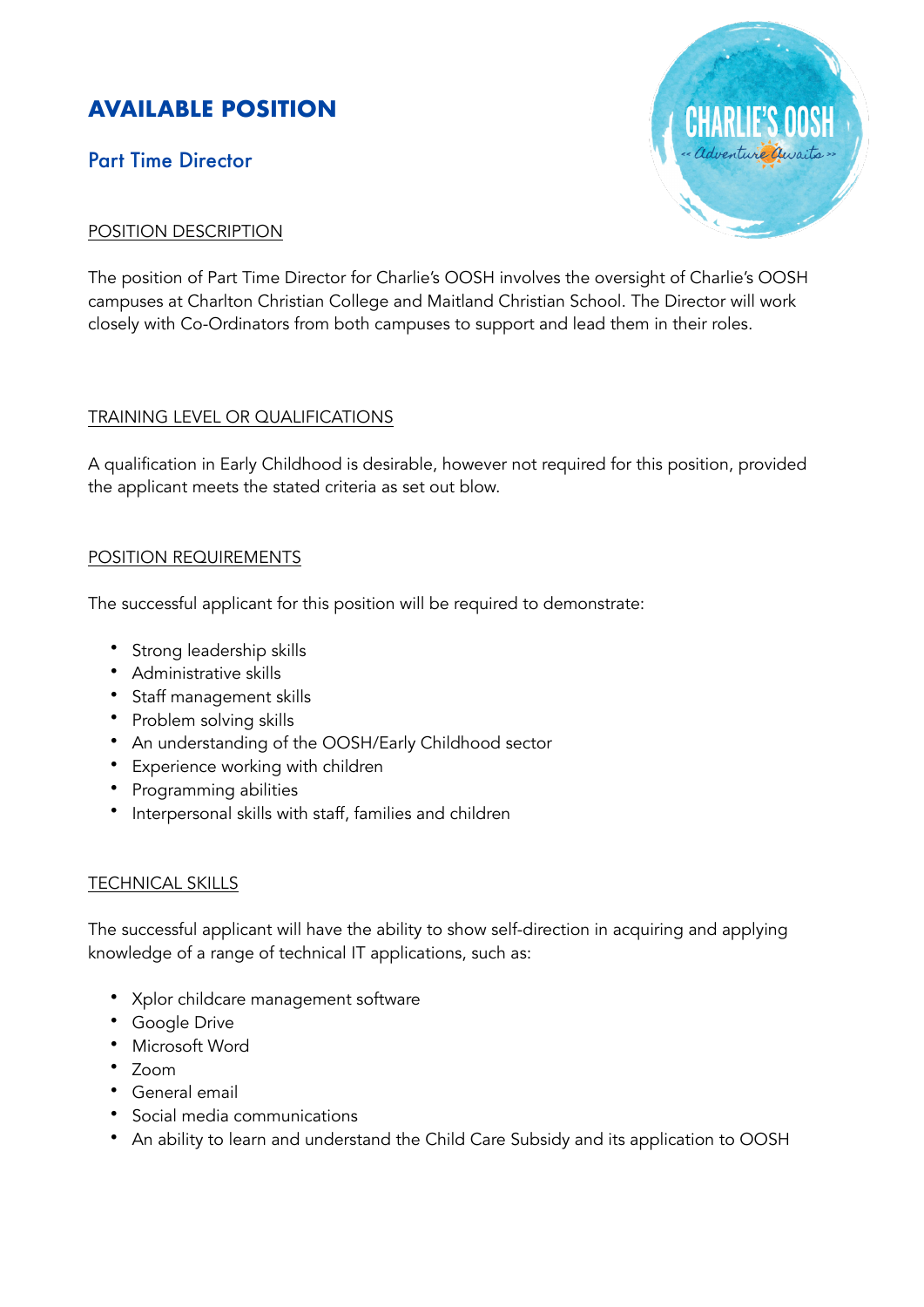#### HUMAN RESOURCES AND RELATIONS

The successful applicant will have the ability to support and contribute to the recruitment process.

Such skills would include:

- Advertising positions
- Processing applications,
- Liase with candidates,
- Conduct interviews in liaison with co-ordinators and the Approved Provider
- Induct any new employees into Charlie's OOSH

In addition, the Director will need to how discretion and judgement in relation to information, communication and privacy when dealing with sensitive matters in child protection, family court orders, employee reportable conduct, industrial and staff performance matters.

#### SPECIFIC DUTIES

The Director's duties include, but are not limited to:

- Collaborating with Approved Provider and OOSH Co-Ordinators in the day to day management of OOSH including an on-site visit to each campus each week
- Managing enrolments, bookings and family enquiries
- Liasing with Co-Ordinators in preparing and implementing Before School, After School and Vacation Care programs
- Managing staff and rosters in collaboration with Co-Ordinators
- Learning, understanding and implementing a Quality Improvement Plan for both campuses
- Planning and implementing staff development opportunities
- Liasing with business managers at both Charlton Christian College and Maitland Christian School in matters relating to them

#### PROFESSIONAL AND PERSONAL CHARACTERISTICS

The successful applicant will:

- Demonstrate professionalism
- Exhibit strong Interpersonal Relationships
- Accept responsibility and be accountable and adaptable